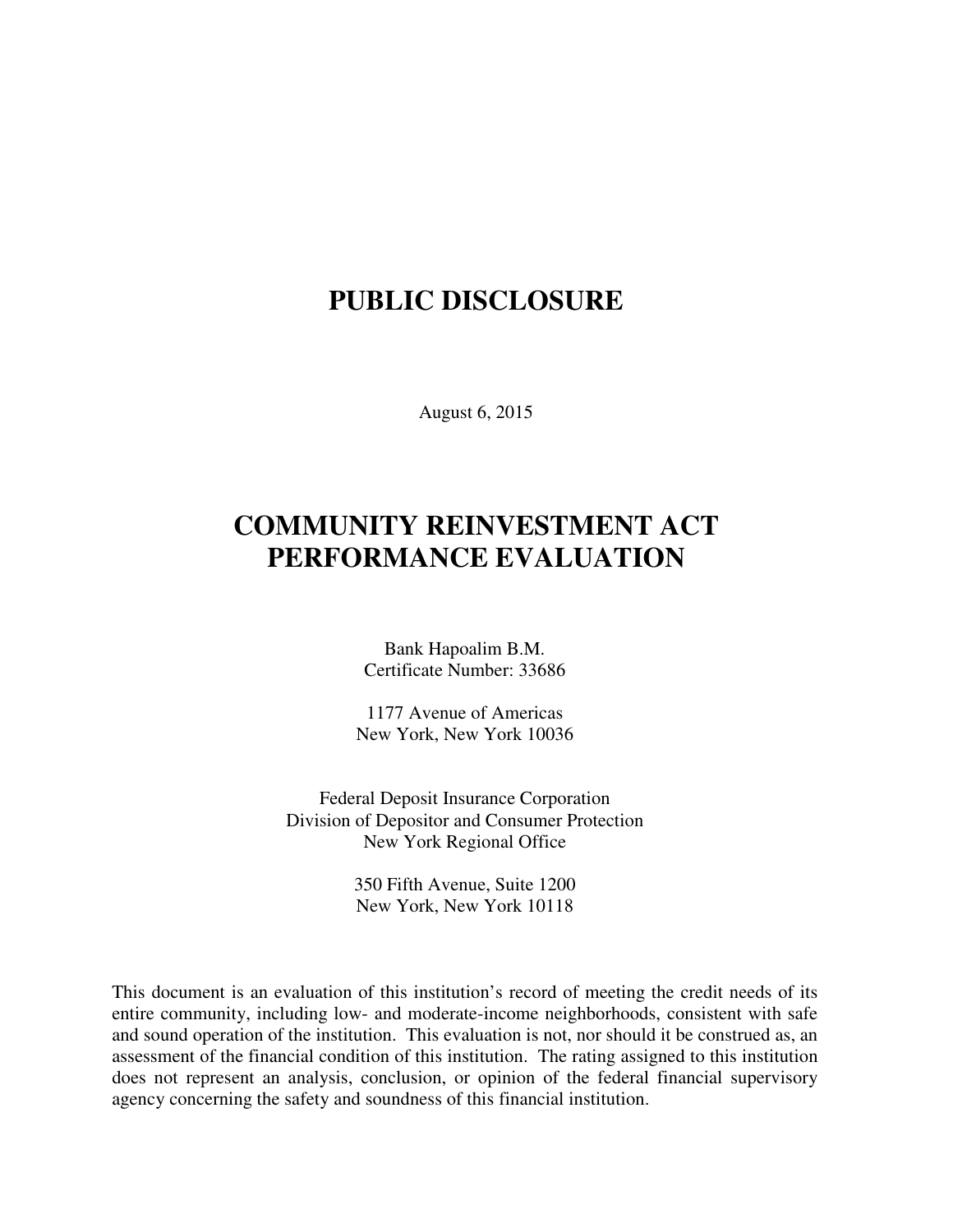### **INSTITUTION RATING**

#### **INSTITUTION'S CRA RATING***:* This institution is rated **Satisfactory**.

Bank Hapoalim B.M. (Bank Hapoalim) demonstrated a satisfactory record of helping to meet the community development needs of its assessment area, including low- and moderate-income neighborhoods, in a manner consistent with its resources and capabilities. The FDIC evaluated Bank Hapoalim's performance under the wholesale institution Community Development Test and based the rating on the following factors:

#### **Community Development Test**

- The institution has an adequate level of community development loans, qualified investments, and community development services.
- The institution occasionally uses innovative or complex community development loans, qualified investments, or community development services
- The institution exhibits adequate responsiveness to credit and community economic development needs in its assessment area.